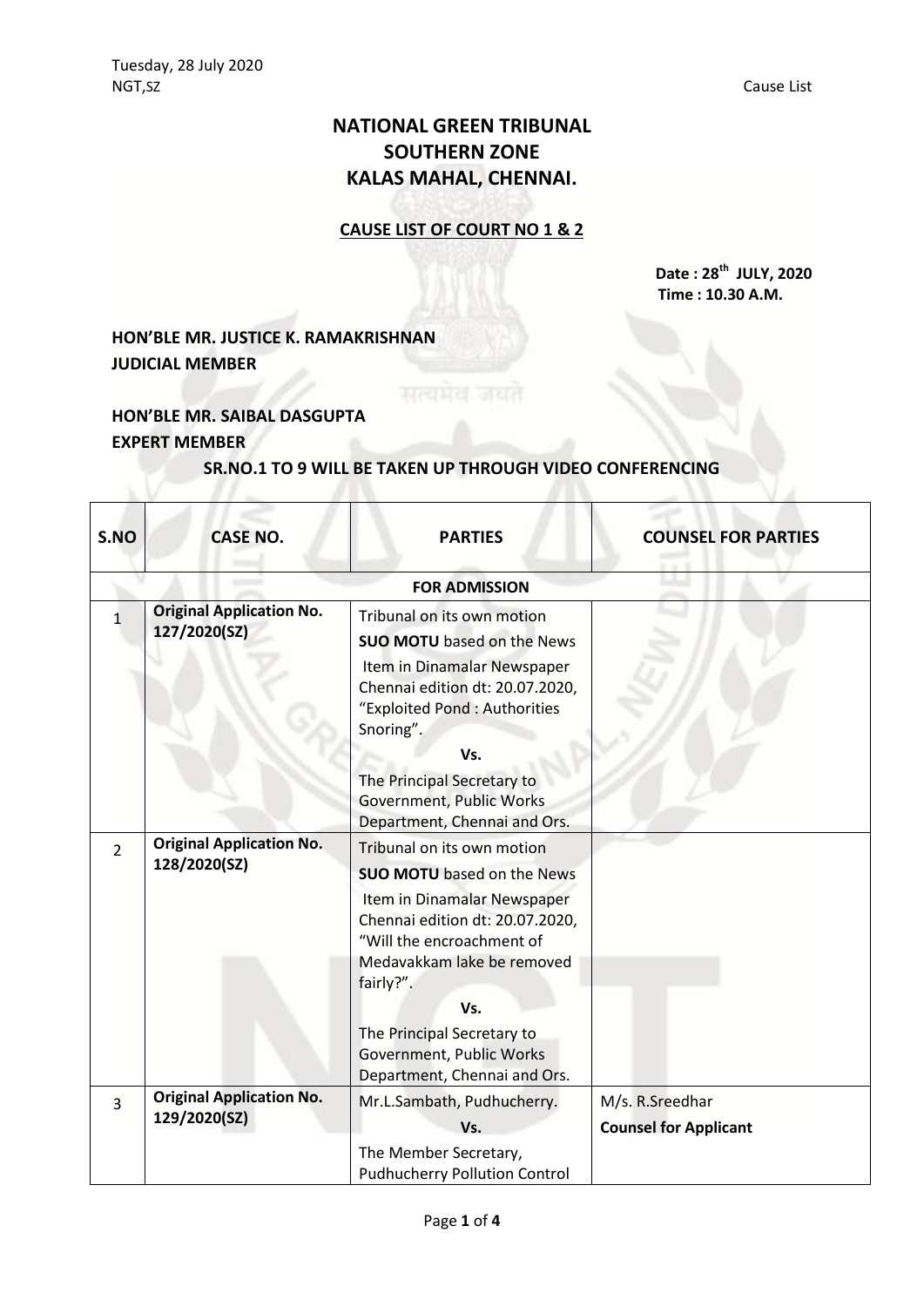|                                              |                                                                                                                                                                                                     | Committee,                                                                                                                                                                                                                                                                                  |                                                                                                                                                                                                                                                          |  |  |  |
|----------------------------------------------|-----------------------------------------------------------------------------------------------------------------------------------------------------------------------------------------------------|---------------------------------------------------------------------------------------------------------------------------------------------------------------------------------------------------------------------------------------------------------------------------------------------|----------------------------------------------------------------------------------------------------------------------------------------------------------------------------------------------------------------------------------------------------------|--|--|--|
|                                              |                                                                                                                                                                                                     | Pudhucherry and Ors.                                                                                                                                                                                                                                                                        |                                                                                                                                                                                                                                                          |  |  |  |
| <b>FOR COMPLETION OF</b><br><b>PLEADINGS</b> |                                                                                                                                                                                                     |                                                                                                                                                                                                                                                                                             |                                                                                                                                                                                                                                                          |  |  |  |
| 4                                            | <b>Original Application No.</b><br>87/2020(SZ)<br><b>[HEARD THROUGH VIDEO</b><br><b>CONFERENCING ON</b><br>25.06.2020]                                                                              | Dasu Manikantaiah<br>Vs.<br>Union of India and Ors.                                                                                                                                                                                                                                         | M/s. Taarus Associates<br>S.Kamalesh Kannan, Sai SathyaJith.S<br><b>Counsel for Applicant</b><br>M/s. MadhuriDonti Reddy<br>for R1 to R6<br><b>FOR APPEARANCE FOR PARTIES AND</b><br><b>FILING RESPONSE]</b>                                             |  |  |  |
|                                              |                                                                                                                                                                                                     | <b>FOR REPORT</b>                                                                                                                                                                                                                                                                           |                                                                                                                                                                                                                                                          |  |  |  |
| 5                                            | <b>Original Application No.</b><br>184/2017(SZ)<br><b>HEARD THROUGH VIDEO</b><br><b>CONFERENCING ON</b><br>06.05.2020]                                                                              | Sri Sunkara Swamy Naidu<br>Welfare Organisation,<br>Vs.<br>Union of India and Ors.                                                                                                                                                                                                          | M/s. S.Kishore Kumar<br><b>Counsel for Applicant</b><br>M/s. A. Gandhiraj for R1,R3,R5<br>M/s. Gokul Krishnan for R2<br>M/s. Madhuri Donti Reddy<br>for R4, R6 to R11<br>M/s. A. Sathyabama for R13<br>[FOR CONSIDERATION OF REPORT]                     |  |  |  |
| 6                                            | <b>Original Application No.</b><br>225/2017(SZ)<br><b>HEARD THROUGH VIDEO</b><br><b>CONFERENCING ON</b><br>06.05.2020]                                                                              | B. Pratap Reddy and Ors.<br>Vs.<br>The State of Telangana,<br>Hyderabad and Ors.                                                                                                                                                                                                            | M/s. Velagapudi Srinivas<br>Sasibhusan<br><b>Counsel for Applicant</b><br>M/s. H.Yasmeen Ali for R3 & R4<br>M/s. T.Sai Krishnan for R5<br><b>[FOR FILING FURTHER STATEMENT</b><br><b>AS DIRECTED AND ALSO FOR</b><br><b>CONSIDERATION OF THE REPORT]</b> |  |  |  |
| $\overline{7}$                               | <b>Original Application No.</b><br>52/2020(SZ)<br>[HEARD THROUGH VIDEO<br><b>CONFERENCING ON</b><br>15.05.2020]<br>[ADJOURNED THROUGH<br><b>VIDEO CONFERENCING ON</b><br>24.07.2020]<br><b>WITH</b> | Tribunal on its own motion<br><b>SUO MOTU</b> based on the News<br>Item inDinamalar Newspaper<br>dt: 28.02.2020, Chennai<br>Supplementary, "Dried Cauvery<br>filled up with waste water".<br>Vs.<br>The Secretary to Govt. of<br>Tamil Nadu, Department of<br>Environment, Chennai and Ors. | M/s. S.N. Parthasarathy<br>for R1 to R6, R8, R9, R10<br>M/s.C.Kasirajan for R7<br>[FOR CONSIDERATION OF REPORT]                                                                                                                                          |  |  |  |
| 8                                            | <b>Original Application No.</b><br>67/2020(SZ)<br><b>[HEARD THROUGH VIDEO</b><br><b>CONFERENCING ON</b><br>15.05.2020]<br>[ADJOURNED THROUGH<br><b>VIDEO CONFERENCING ON</b><br>24.07.2020]         | Tribunal on its ownmotion-<br><b>SUO MOTU</b> based on the News<br>item in Dinamalar, Chennai<br>edition dated 09.05.2020, " Life<br>returns to normal , dye effulents<br>start flowing in drains".<br>Vs.<br>The Chief Secretary to Govt. of                                               | M/s. S.N. Parthasarathy<br>for R1 to R4, R6<br>M/s.C.Kasirajan for R5<br>[FOR CONSIDERATION OF REPORT]                                                                                                                                                   |  |  |  |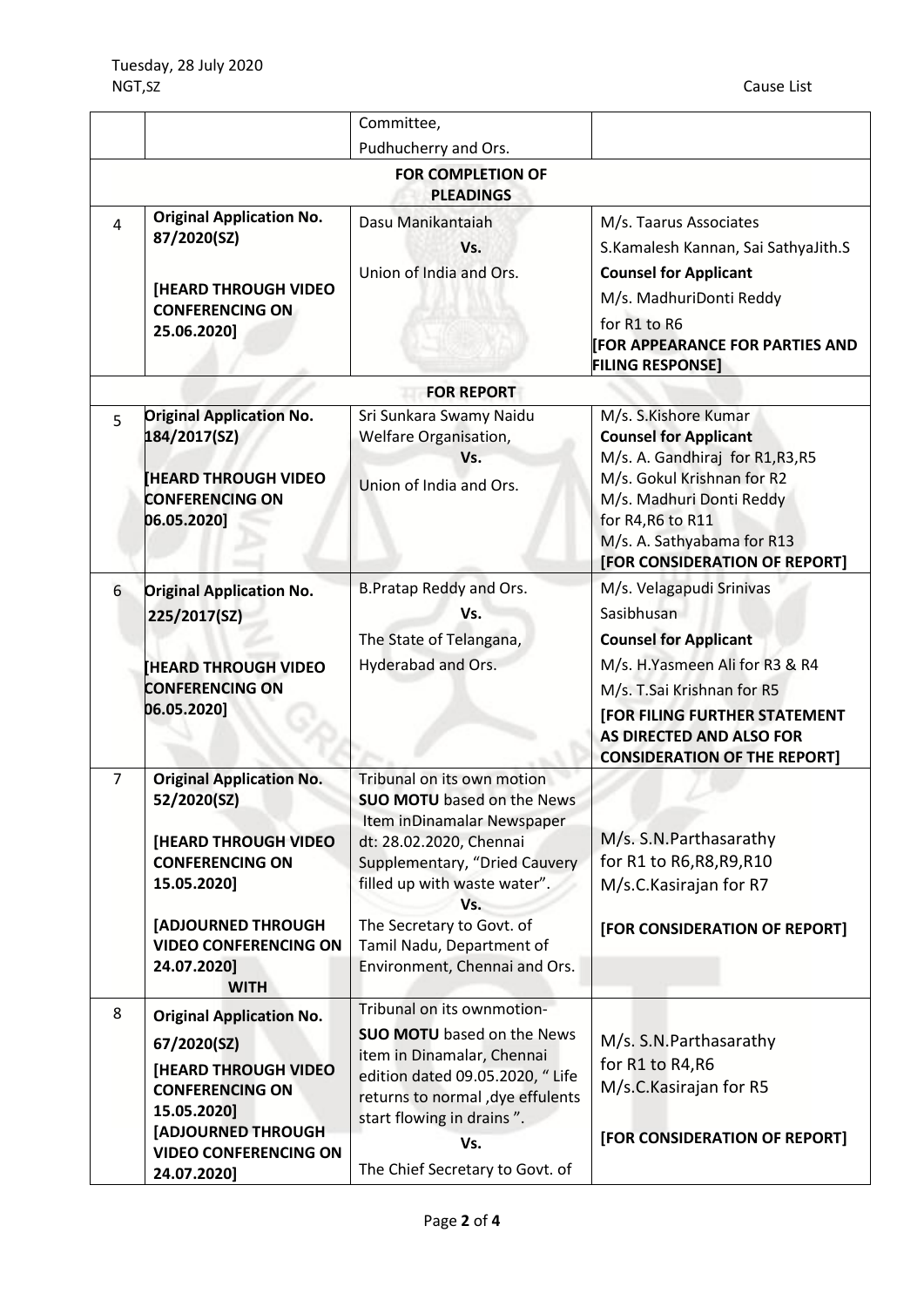|                                                                    |                                                                                                                         | Tamil Nadu, Chennai,                                                                                                                         |                                                                                                                                                                                                                |  |  |  |  |
|--------------------------------------------------------------------|-------------------------------------------------------------------------------------------------------------------------|----------------------------------------------------------------------------------------------------------------------------------------------|----------------------------------------------------------------------------------------------------------------------------------------------------------------------------------------------------------------|--|--|--|--|
|                                                                    |                                                                                                                         | Tamil Nadu and Ors.                                                                                                                          |                                                                                                                                                                                                                |  |  |  |  |
| <b>FOR HEARING</b>                                                 |                                                                                                                         |                                                                                                                                              |                                                                                                                                                                                                                |  |  |  |  |
| 9                                                                  | <b>Original Application No.</b><br>208/2015(SZ)                                                                         | Allamsetti Satayanarayana,<br>Vs.<br>Union of India and Ors.                                                                                 | M/s. Yogeshwaran.A<br><b>Counsel for Applicant</b><br>M/s. G.M Syed Nurullah Sheriff for R1<br>M/s. MadhuriDonti Reddy<br>for R2, R3 & R5<br>M/s. M.ManiGopi for R4<br>[HEARING]                               |  |  |  |  |
| SR.NO.10 WILL BE TAKEN UP ON 11.08.2020 THROUGH VIDEO CONFERENCING |                                                                                                                         |                                                                                                                                              |                                                                                                                                                                                                                |  |  |  |  |
| 10                                                                 | <b>Original Application</b><br>No.162/2015(SZ)                                                                          | V. Sankara Subramanian<br>Thirunelveli Dist.<br>Vs.<br>Union of India and Ors.                                                               | M/s. S. Muthu Vairam<br><b>Counsel for Applicant</b><br>M/s. Me. Saraswathy for R1,R3<br>M/s. Kamalesh Kannan for R2<br>M/s. C. Kasirajan for R4<br>M/s. Iyer& Thomas for R5<br>[ FOR CONSIDERATION OF REPORT] |  |  |  |  |
|                                                                    |                                                                                                                         | SR.NO.11 & 12 WILL BE TAKEN UP ON 13.08.2020 THROUGH VIDEO CONFERENCING                                                                      |                                                                                                                                                                                                                |  |  |  |  |
| 11                                                                 | <b>Original Application No.</b><br>227/2016(SZ)                                                                         | Samanvaya Vedika<br>Jayanagar<br>Vs.<br><b>Bangalore Metro Rail</b><br>Corporartion Ltd and Ors.                                             | M/s. Clifton D'Rozario<br><b>Counsel for Applicant</b><br>M/s. Bharadwaj Ramasubramaniam<br>for R1<br>M/s. Me.Sarashwathy for R2<br>M/s. Darpan for R3 & R4<br>[HEARING]                                       |  |  |  |  |
| 12                                                                 | <b>Original Application No.</b><br>202/2017(SZ)<br><b>[HEARD THROUGH VIDEO</b><br><b>CONFERENCING ON</b><br>06.07.2020] | M/s Ramanalyyanar Mines<br>and Minerals<br>Vs.<br>The Secretary<br>Ministry of Environment,<br>Forest & Climate Change<br>New Delhi and Ors. | M/s. V.Suthakar,<br>K.S. Viswanathan<br><b>Counsel for Applicant</b><br>M/s. Syed Nurullah Sheriff<br>for R1,R2<br>M/s. Mani Gopi for R3 & R4<br>[HEARING]                                                     |  |  |  |  |
|                                                                    |                                                                                                                         | SR.NO.13 TO 16 WILL BE TAKEN UP ON 14.08.2020 THROUGH VIDEO CONFERENCING                                                                     |                                                                                                                                                                                                                |  |  |  |  |
| 13                                                                 | <b>Original Application No.</b><br>80/2017(SZ)<br>&<br>I.A. No.42/2019(SZ)                                              | P.Prem Kumar<br>Vs.<br>The Secretary to the<br>Government Department of<br>Environment<br>And Forests Chennai and Ors.                       | M/s. T.Sai Krishnan<br><b>Counsel for Applicant</b><br>M/s. M.Mani Gopi<br>for R1, R2, R5, R6, R7, R8<br>M/s. Abdul Saleem for R3,R4<br>[FOR FILING REPORT]                                                    |  |  |  |  |